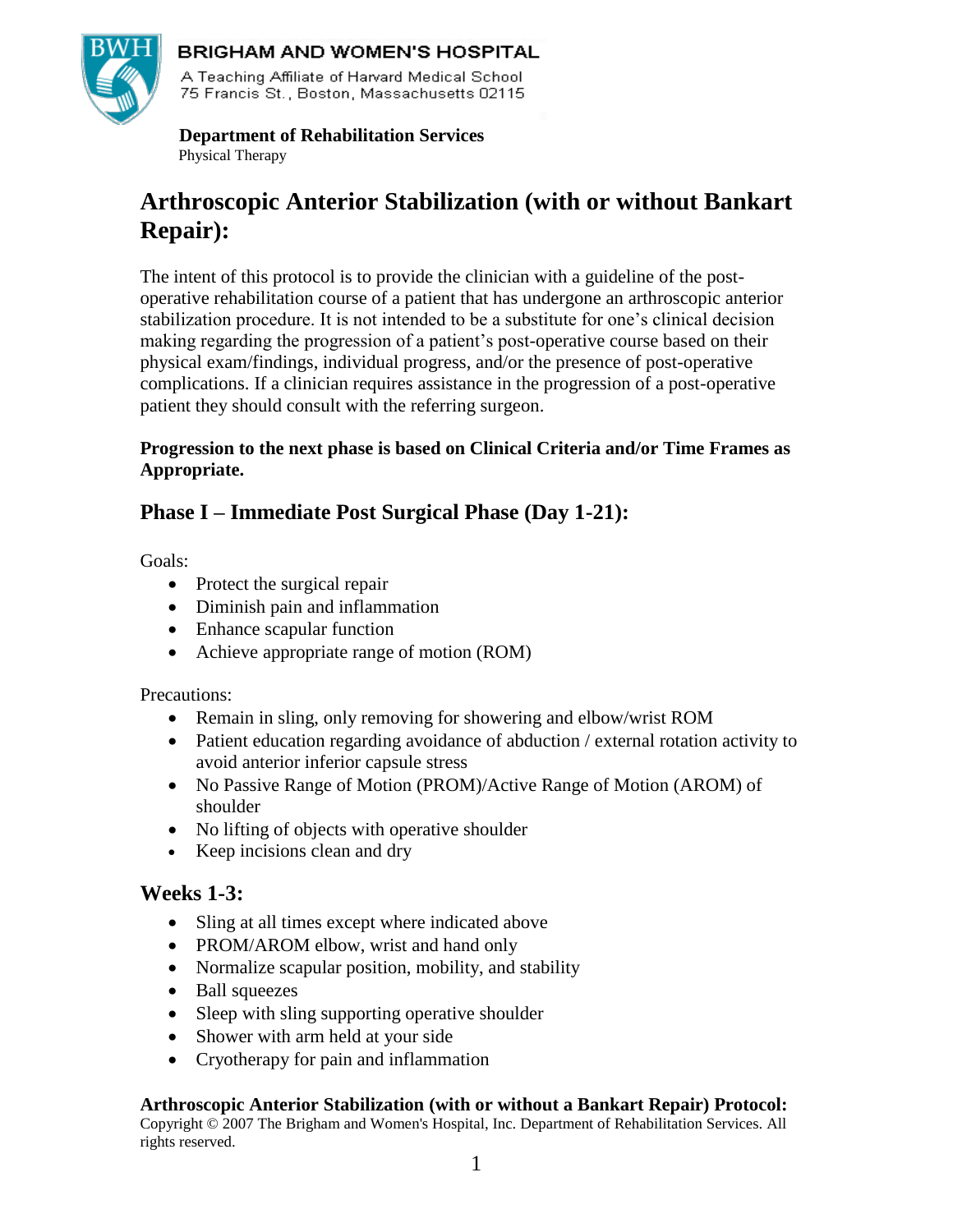- Patient education: posture, joint protection, positioning, hygiene, etc.
- $\bullet$  Begin isometrics week 3

### **Phase II – Protection Phase/PROM (Weeks 4 and 5):**

Goals:

- Gradually restore PROM of shoulder
- Do not overstress healing tissue

Precautions:

- Follow surgeon's specific PROM restrictions- primarily for external rotation
- No shoulder AROM or lifting

Criteria for progression to the next phase:

- Full flexion and internal rotation PROM
- PROM 30 degrees of external rotation at the side
- Can begin gentle external rotation stretching in the 90/90 position

### **Weeks 4-5**

- Continue use of sling
- PROM (gentle), unless otherwise noted by surgeon
	- o Full flexion and elevation in the plane of the scapula
	- o Full Internal rotation
	- o External rotation to 30 degrees at 20 degrees abduction, to 30 degrees at 90 degrees abduction
- Pendulums
- Sub maximal pain free rotator cuff isometrics in neutral
- Continue cryotherapy as needed
- Continue all precautions and joint protection

### **Phase III – Intermediate phase/AROM (Weeks 6 and 7):**

Goals:

- Continue to gradually increase external rotation PROM Full AROM
- Independence with ADL's
- Enhance strength and endurance

Precautions:

• Wean from Sling

#### **Arthroscopic Anterior Stabilization (with or without a Bankart Repair) Protocol:**

Copyright © 2007 The Brigham and Women's Hospital, Inc. Department of Rehabilitation Services. All rights reserved.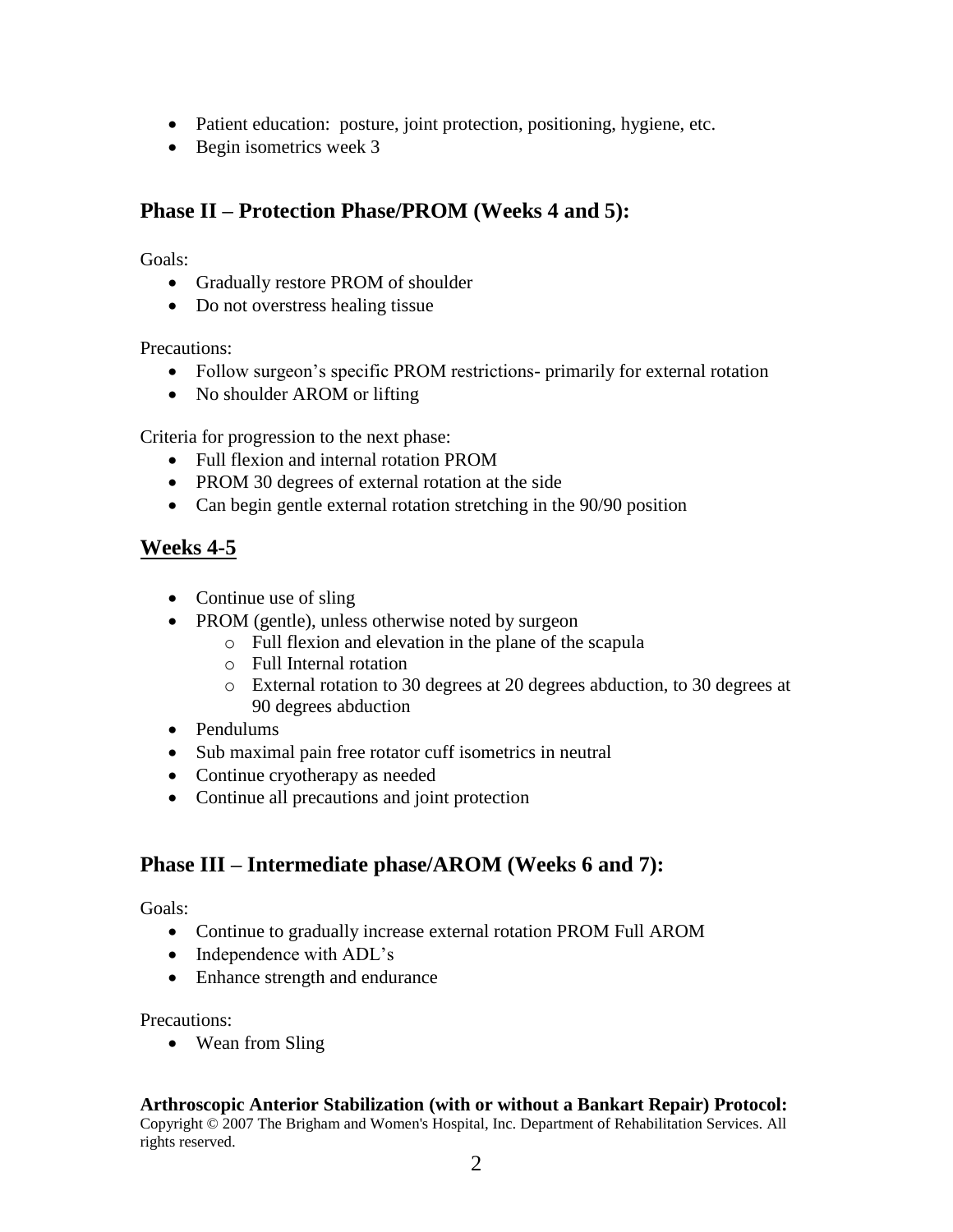- No aggressive ROM / stretching
- No lifting with affected arm
- No strengthening activities that place a large amount of stress across the anterior aspect of the shoulder in an abducted position with external rotation (i.e. no pushups, pectoralis flys, etc.)

#### **Weeks 6 and 7**

- PROM (gentle), unless otherwise noted by surgeon
	- o External rotation to 30-50 degrees at 20 degrees abduction, to 45 degrees at 90 degrees abduction
- Begin AROM of shoulder
	- o Progress to full AROM in gravity resisted positions
- Begin implementing more aggressive posterior capsular stretching
	- o Cross arm stretch
	- o Side lying internal rotation stretch
	- o Posterior/inferior gleno-humeral joint mobilization
- Enhance pectoralis minor length
- Scapular retractor strengthening
- Begin gentle isotonic and rhythmic stabilization techniques for rotator cuff musculature strengthening (open and closed chain)
- Continue cryotherapy as necessary

### **Phase IV - Strengthening Phase (Week 8 – Week 12)**

Goals:

- Continue to increase external rotation PROM gradually
- Maintain full non-painful AROM
- Normalize muscular strength, stability and endurance
- Gradually progressed activities with ultimate return to full functional activities

Precautions:

- Do not stress the anterior capsule with aggressive overhead strengthening
- Avoid contact sports/activities

### **Weeks 8-10**

- Continue stretching and PROM
	- o External rotation to 65 degrees at 20 degrees abduction, to 75 degrees at 90 degrees abduction, unless otherwise noted by surgeon.
- Progress above strengthening program

#### **Arthroscopic Anterior Stabilization (with or without a Bankart Repair) Protocol:** Copyright © 2007 The Brigham and Women's Hospital, Inc. Department of Rehabilitation Services. All rights reserved.